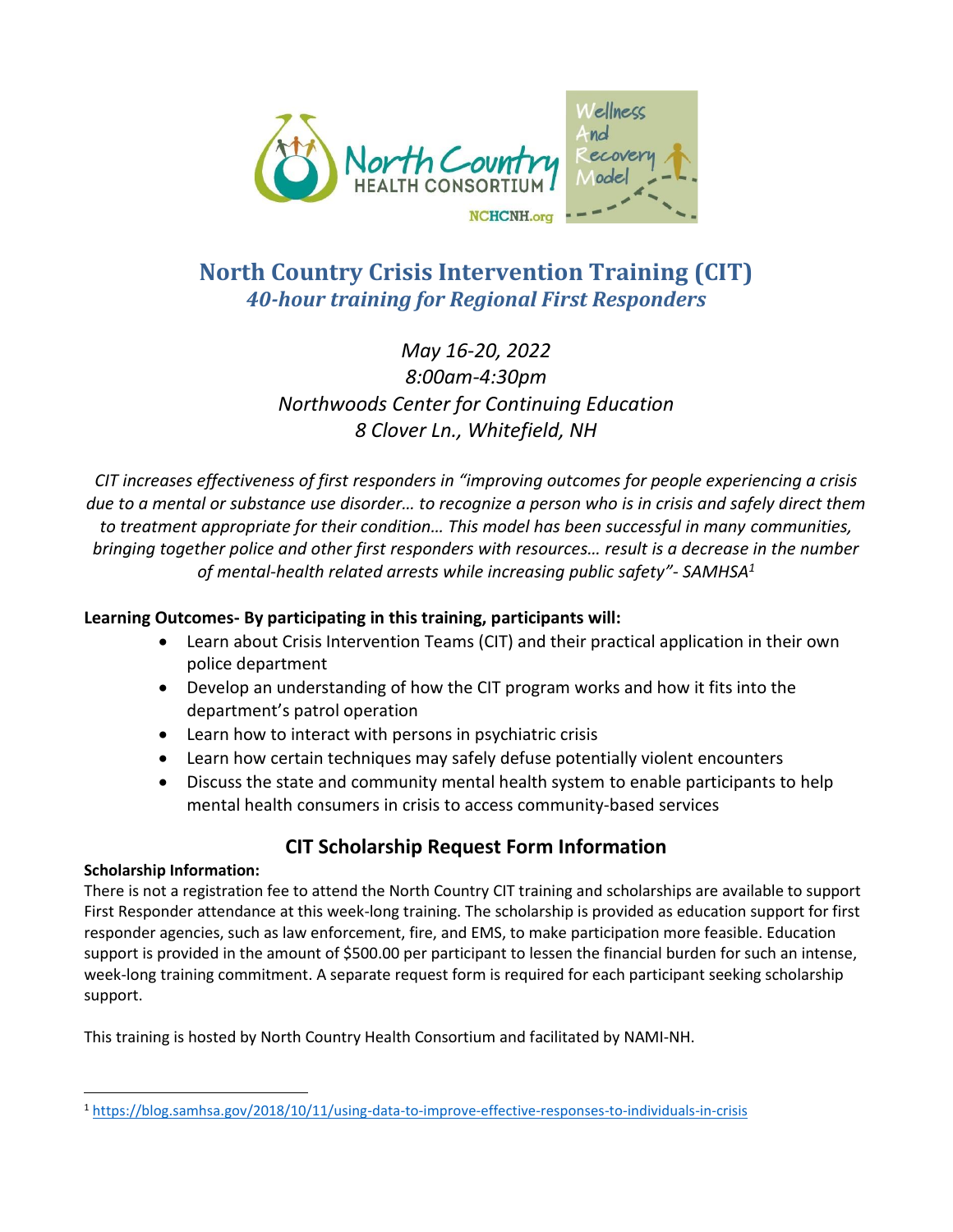#### **Attendance Requirements:**

Scholarship recipients are required to commit to and attend all 5 days of the CIT training, unless COVID-19 symptoms or other illness impede attendance. Agencies that receive scholarship(s) are highly encouraged to send replacement participants for the entire week of training if scheduling or illness are expected to impede attendance. This training requires attendance by the same individual for all of the 5 days. If a participant who has received a scholarship is absent for one or more days of the week-long training, reimbursement is required to North Country Health Consortium (NCHC) in the amount of \$100 per day in which the absence(s) occurred. If absences are attributable to COVID--9, special consideration can be made based on conversation with NCHC.

#### **Scholarship Eligibility:**

All First Responders working/volunteering or residing in Coos or Northern Grafton Counties are eligible. A First Responder is defined as: Law Enforcement, State Police, Fish and Game Conservation Officers, EMS, Fire Fighters, and Sheriffs. Other eligible participants include Corrections Officers/Staff, Judicial System Security Personnel, and other similar positions who would benefit from this knowledge. Agencies can request scholarships for more than one attendee; however, approval *may* need to be limited based on the volume of requests from other regional agencies. It is in the best interest of the region to encourage attendance from varied agencies and communities.

#### **Can I Receive a Scholarship as an Individual/Volunteer?**

Scholarships will NOT be paid directly to individual participants. Volunteer-based participants, such as Fire Fighters and EMS, are required to have their department Chief or Business Official sign the request form and receive the education support on their behalf. Arrangements must be made with their departments for the intention of the funds after disbursement to the Agency, i.e. if the volunteer EMT took time off from their regular paid position to attend, they would need to discuss any payment arrangements or options directly with their volunteer Agency. NCHC will not take a position or make recommendations regarding payment arrangements between the volunteer First Responder and their associated Agency.

#### **Application Process:**

Please complete the Scholarship Application below and return to Annette Carbonneau, Director of Community Health Worker Programs, at acarbonneau@nchcnh.org, or fax it to (603) 444-0945 *no later than April 29, 2022*. All fields in the application must be filled to be eligible for the scholarship. Determination of scholarship awards will be completed no later than May 6, 2022. Scholarship requests **WILL NOT** be considered after April 29, 2022.

Scholarships are available on a first-come, first-served basis. As noted above, agencies can request multiple scholarships, however, approval will be made in consideration of the volume of requests from across the region. It is highly encouraged to submit requests ASAP. Additionally, overall CIT training participation is capped at 12 attendees, therefore, timely submission is critical.

If approved for scholarship, participants will receive an email confirmation of their registration. *Reminder: Only one participant PER scholarship request form!*

#### **North Country Health Consortium is able to offer this training at no-cost to participants along with education support to enable attendance through Federal grant funding:**

*This project is supported by the Health Resources and Services Administration (HRSA) of the U.S. Department of Health and Human Services (HHS) under grant number H1URH32387 for the Rural Health Opioid Program. This information or content and conclusions are those of the author and should not be construed as the official position or policy of, nor should any endorsements be inferred by HRSA, HHS or the U.S. Government.*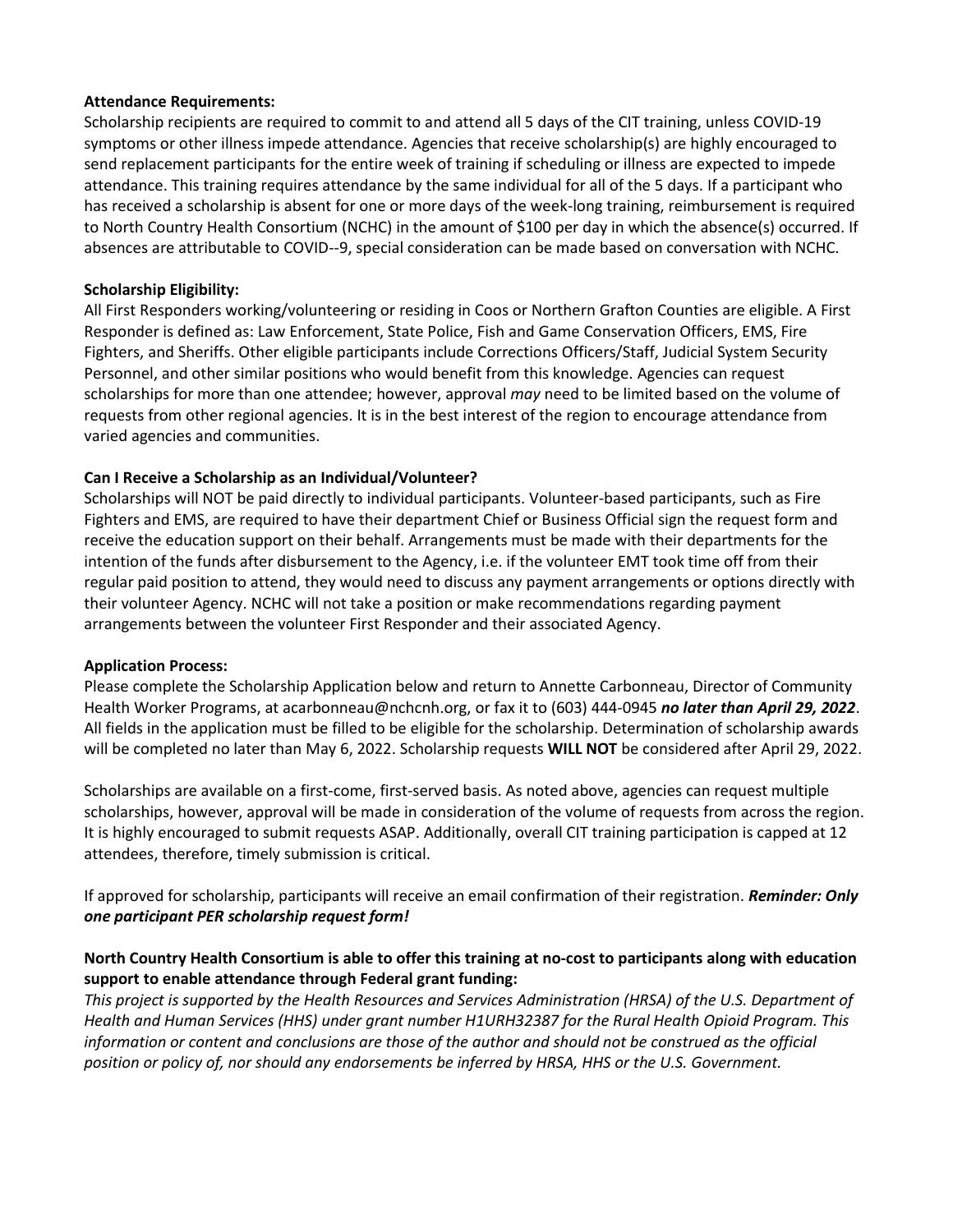

### **North Country Crisis Intervention Training (CIT)** *40-hour training for Regional First Responders May 16-20, 2022 8:00am-4:30pm Northwoods Center for Continuing Education 8 Clover Ln., Whitefield, NH*

*Scholarship Request Form (please print clearly or type responses)*

**\_\_\_\_\_\_\_\_\_\_\_\_\_\_\_\_\_\_\_\_\_\_\_\_\_\_\_\_\_\_\_\_\_\_\_\_\_\_\_\_\_\_\_\_\_\_\_\_\_\_\_\_\_\_\_\_\_\_\_\_\_\_\_\_\_\_\_\_\_\_\_\_\_\_\_\_\_\_\_\_\_\_\_\_**

**Email (must be for participant to receive confirmation and other communication):** 

**Phone Number:**  $\blacksquare$ 

**Please review the following scholarship requirements and initial as affirmation of your understanding. Agency Chief or Business Officials are also required to review and initial each requirement:**

| Participant      | Chief/BO  |                                                                                  |
|------------------|-----------|----------------------------------------------------------------------------------|
| <b>Initials:</b> | Initials: | <b>Scholarship/Training Requirements</b>                                         |
|                  |           | I/We acknowledge that attendance is required for all 5 days of the CIT training. |
|                  |           | I/We acknowledge that one or more days absent MUST be reimbursed to NCHC         |
|                  |           | at \$100.00 per day, unless COVID-19 symptoms or other illness impede            |
|                  |           | participation, and NCHC has been informed.                                       |
|                  |           | I/We acknowledge that the Agency is encouraged to make its best effort to send   |
|                  |           | replacement participant(s) in the event of scheduling challenges or other needs. |